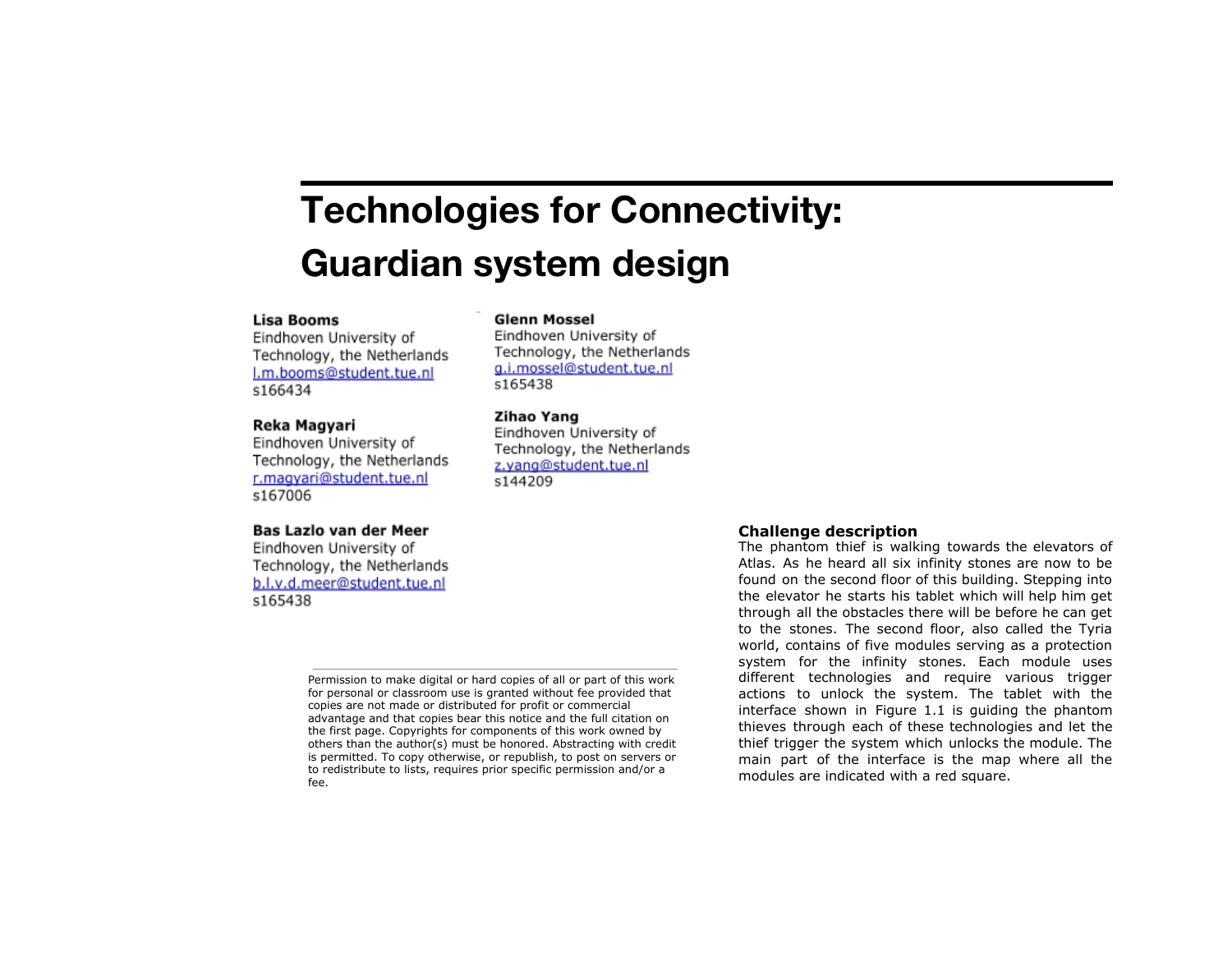

*Figure 1.1 - Interface of the tablet*

When starting the system this interface will provide you with a route of the three routes made possible. The route will be displayed with arrows from module to module. These arrows indicate the route through all the five modules to fulfil. Below the map there is a small description of the actions that need to be done. When arriving at the first module the name of the module (e.g., T-01) is shown and a small explanation is displayed besides this to guide the phantom thief. The last component of the interface is on the right of the screen and shows the phantom thief what the current state of the level is. At the beginning all the squares are red, just as the squares in the map. When a module is offline the square turns to grey. When a module is unlocked correctly, the square turns into green and gives the thief the notion to go to the next module. When finishing all the modules they will turn green one by one and when they are all unlocked the thief will be able to grab the infinity stones from under the kitchen sink.

# **The use of other modules in Tyria world**

Before going more into depth oF our module, first the other four modules will be explained. Most of the other groups worked with movement sensors while we opted for a sound sensor and another group picked an infrared sensor. The modules will be explained in order of the Group names, but in the routes the modules are in a different sequence. Group T01 designed a module containing a mug with a movement sensor inside. The action to trigger the module was to shake the mug three times, but not too quickly. To do this unsuspiciously the thief could act like taking a sip out of the mug or to act like to check if there is anything inside the mug. Both movements are not too suspicious and the sensor was easy to implement. The mug was placed inside the box of our module to create a connection between the different modules.

Group T02 was the second group to use a movement sensor which they implemented beneath the high table on the side of the kitchenette. They placed two sensors within a distance of 1 meter. To unlock this module the phantom thief should stand before the first sensor for four seconds, walk to the second sensor and stand before this one four seconds as well. This movement sensor was quite sensitive to the surface that was standing before it, so it was recommended to use a flat surface like a book or lid to hold before the sensors. Not making this movement obvious could be done by checking your phone or tablet.

Group T03 used an infrared sensor in the kitchenette itself. This sensor reacted to objects in front of it. It would be unlocked by a certain programmed time sequence of standing in front or away of the sensor. This time sequence to trigger the module was to stand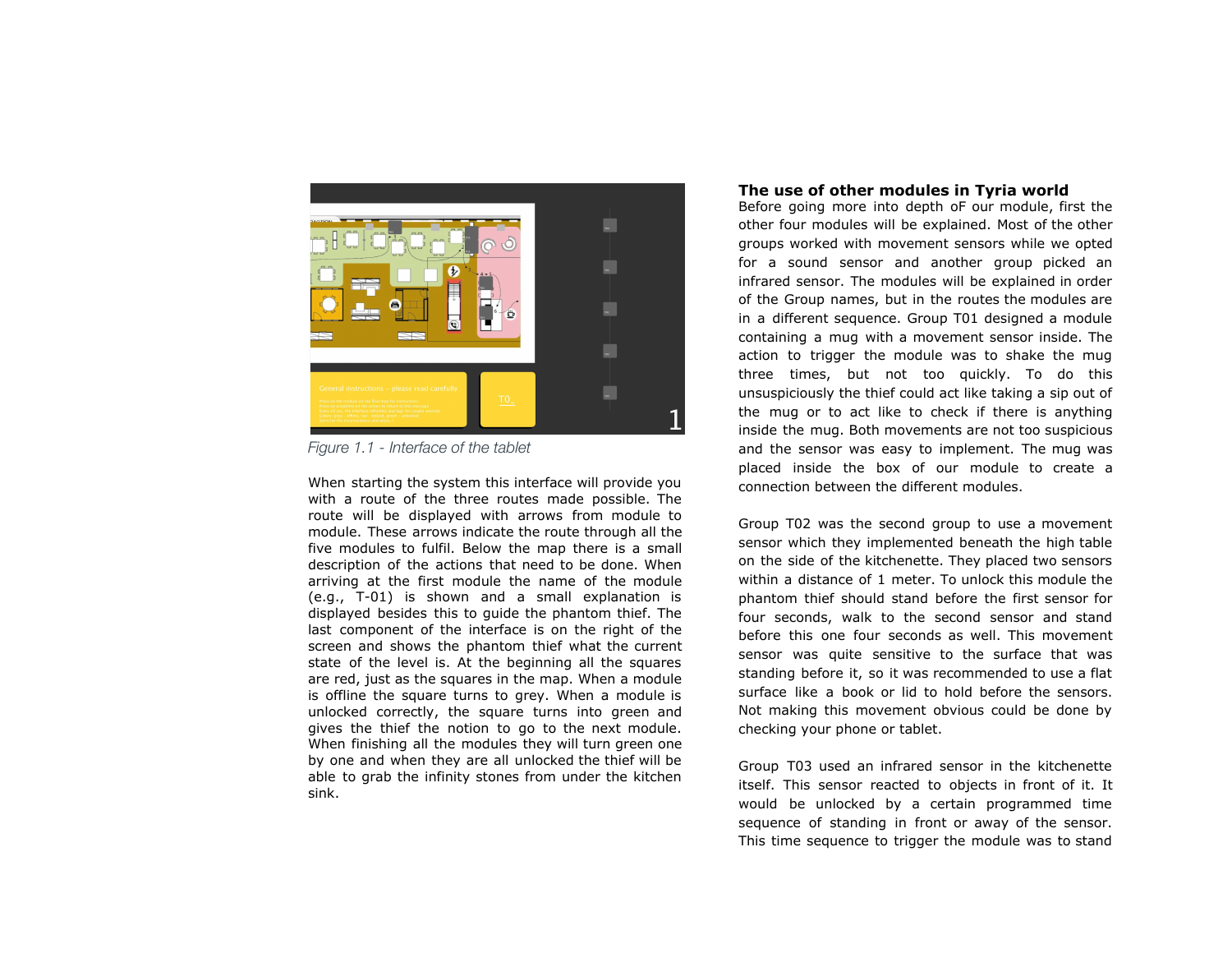before the sensor for about ten seconds, then move away for four seconds and return to the sensor again for six more seconds.

Group T04 decided to use a simple screen which they used in a small box on the wall. There was a question displayed on the screen which asked the question "Books or movies?". There were two buttons in the box as well which gave the option to push a button for either one of these two answers. Which answer the phantom thief pushed the button for does not matter at all, it was just the push on the button alone that was needed to proceed. After following the instructions on the LCD screen there were one, two, or three dots presented. How many dots were shown determined what action could trigger the module to unlock. When seeing one dot the thief should press the left button three times. When seeing two dots on the screen, the right button should be pussed on three times. And when there are three dots shown, the thief has to push the left button one, followed by the right button once and ending with pussing the left button once more. When unlocking all these modules, including our module, the infinity stones could be picked up inside the cabinet of the kitchen.

For completing the whole world level a lot of collaboration was needed between the different groups. The first thing to make sure was that every group had a functioning code for the individual modules with which they could unlock their module and most important, return a true boolean value. All the communication between the modules was going to be identical, since there would be randomized routes, so the world decided that a few people from different groups should focus on making a networking code in arduino. This

code was made in a way so that every single module-code could be implemented into the rest of the code. All the information was sent to an OOCSI channel. To visualize the data received, a processing code was made as well which shows whether a module is unlocked, locked, offline or online. This could be seen for every module separately, so the thief could notice which module worked and which not. In order to maintain functionality, the networking code was made such that it could work completely independent without any external help and would be ready for any errors in the network. To make sure the thief is not getting stuck if a module does not work, there is always checked which modules are off- or online in the route. The last thing decided for this networking world code, was that the security should be maintained. To do this, the system will not be able to be unlocked if two or more modules are offline in the route.



*Figure 2.1. floorplan made by other team*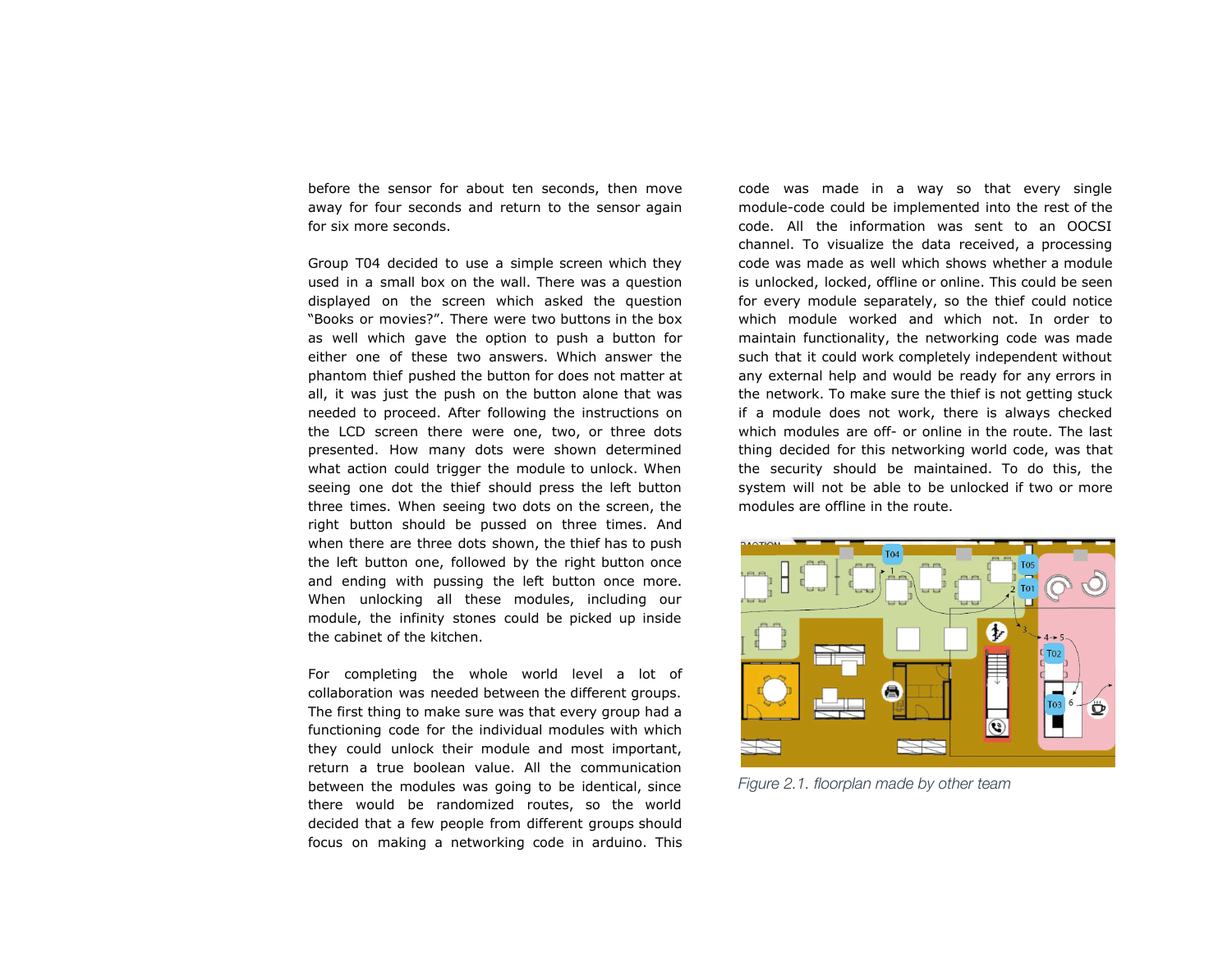# **Description of our sound module**

After naming the other four modules now the module of T05, using a sound sensor, will be explained. To contribute to the world challenge of Tyria, our module from Challenge 1 will be used and redefined in order to fit the purpose. The module includes a microphone, which can detect sound and distinguish among them based on set thresholds. Therefore, the challenge required us to come up with a natural sound action that could trigger the microphone sensor. Hence the brainstorming resulted in the decision of the required action. First this decision was to use a coughing sound, but this turned out to be too hard to trigger. Thus we decided to use the lid to create pressure inside the box when closing the lid. Causing the membrane of the microphone to move more than what other "natural" noise could cause. These boxes are assigned to students of Industrial Design and standing on shelves on floor 2. The sound module measures the sound of the environment on the shelf. Compared to the previous challenge, the module does not store or transform any data anymore, but only compare the measured value to a value that represent the sound of closing the lid of the box. The module will only start "listening" whenever it should be interacted to be unlocked. This means whenever the previous module is unlocked, it will push a notification to our module to start "listening".



*Figure 3.1. pictures of physical setup and monitor result difference of coughing and slamming*

As for contribution to set up the system, a collaboration with Kirsten from T02 and Sylvan from T01 has been set up to be responsible for the communication protocol.

The communication protocol of the Tyria world is created as a decentralized system. This means that each module is equally responsible for contributing to a global chain of behavioral actions; in order to unlock the system. The decentralization of the system ensures that the system continues to work when one module is not working and therefore not able to contribute to the system.

The system does this by having each module check the OOCSI server to see if the other modules are connected to it. The return value is stored locally on the module and is then acted upon.

Because of this, the dependency of each module is minimal. Not to forget that each module is designed to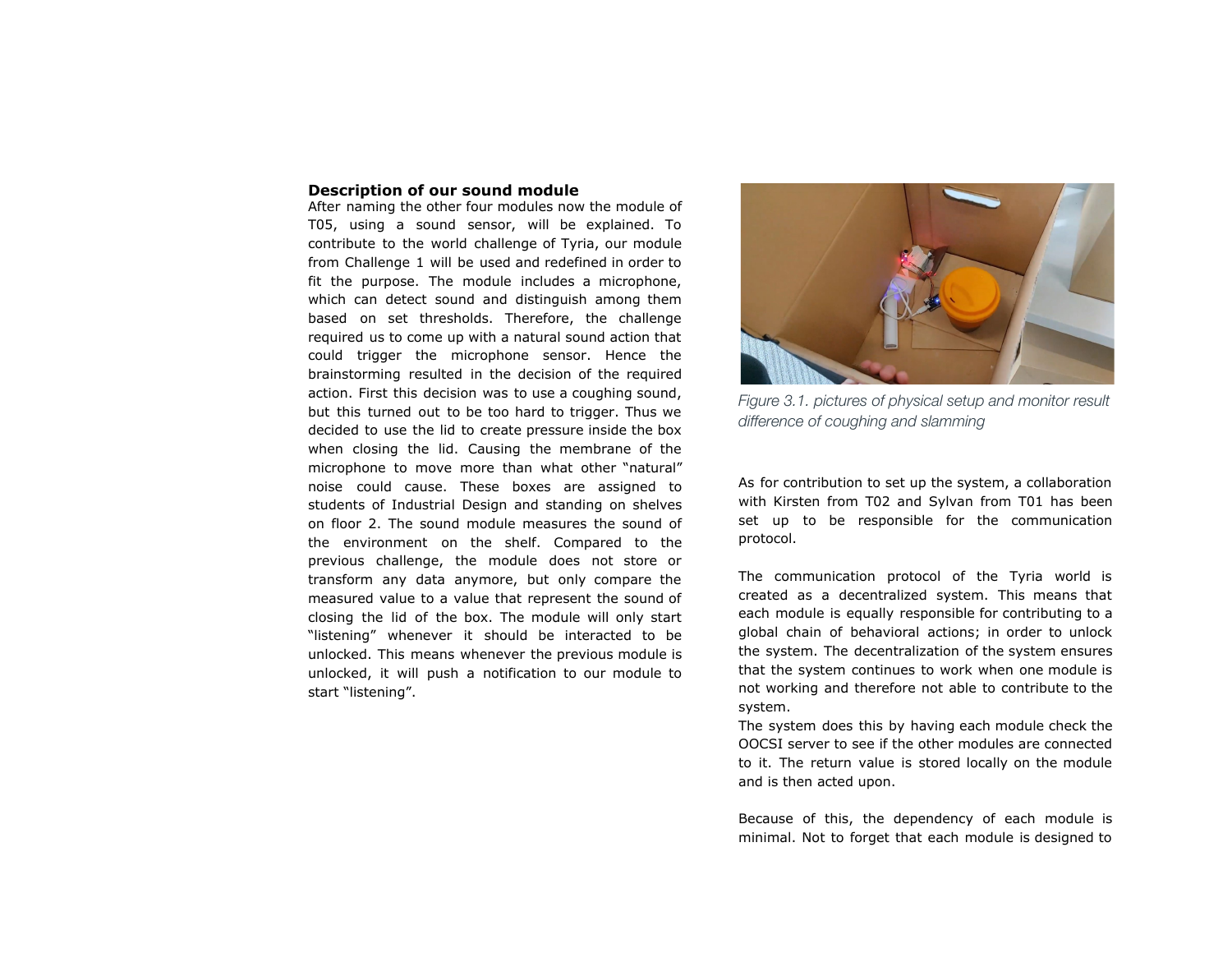be unlocked individually. The idea behind this system is that if one of the five modules is offline, the next module in the route can be unlocked. However, to improve the security of this system, a set of rules has been made to prevent unlocking the system when two or more modules turned are offline. In that case, the system will make sure that the other modules will fall back to a "soft shutdown", meaning they will not be able to be unlocked.

#### **API description of our module**

The plan to define the threshold of closing the lid of the box is to manually create a set of measurements by using a custom code. This would also be done with additional "loud" noises such as the door slamming or people shouting to prevent false positives. For detecting the lid-closing sound, the module will simply match up the value with the predefined threshold value. All of this is put in a boolean function called module. Unlocked and returns a boolean of whether it is unlocked or not. The module is unlocked, it sends the unlock state to the oocsi channel as true . The module will only execute this function when

The whole world decided to use OOCSI for communication. To keep the communication with the other modules consistent, all teams agreed upon the following naming for consistency:

| OOCSI channel:       | "Tyria World"    |
|----------------------|------------------|
| OOCSI name:          | "T05"            |
| Module unlock state: | ("T05 Unlocked", |
| true)                |                  |
| Current route:       | ("route", 0)     |

# World unlock state: ("World\_unlocked", false)

Within the communication API, the modules check which other modules are online. They do this by sending a contains Client message to the server. If two or more of the other modules are offline, the module will stay idle and wait for the other modules to come online. If four or more modules are online, the module will check its own position in the route. When it is the module's turn, the module will go into an active state and will be able to be unlocked. After finishing the module's unlock pattern, a message is sent to the OOCSI channel, indicating a successful unlock.

In the rare case that the module a module offline, the module right after that module will notice that (from checking the online status) and go into the active mode itself. The route will then be continued skipping the module before.

The representation of the user interface as shown in Figure 1.1, will be done through processing with its functions to display images and a video. The interface is connected with the OOCSI for receiving the events of the module module status (locked/unlocked/offline/World\_unlocked/route/Setup\_f inished) through:

```
if ( !T01 unlocked )
      T01_unlocked =
event.getBoolean("T01_unlocked", false);
currentRouteNumber = event.getInt("route",
0);
```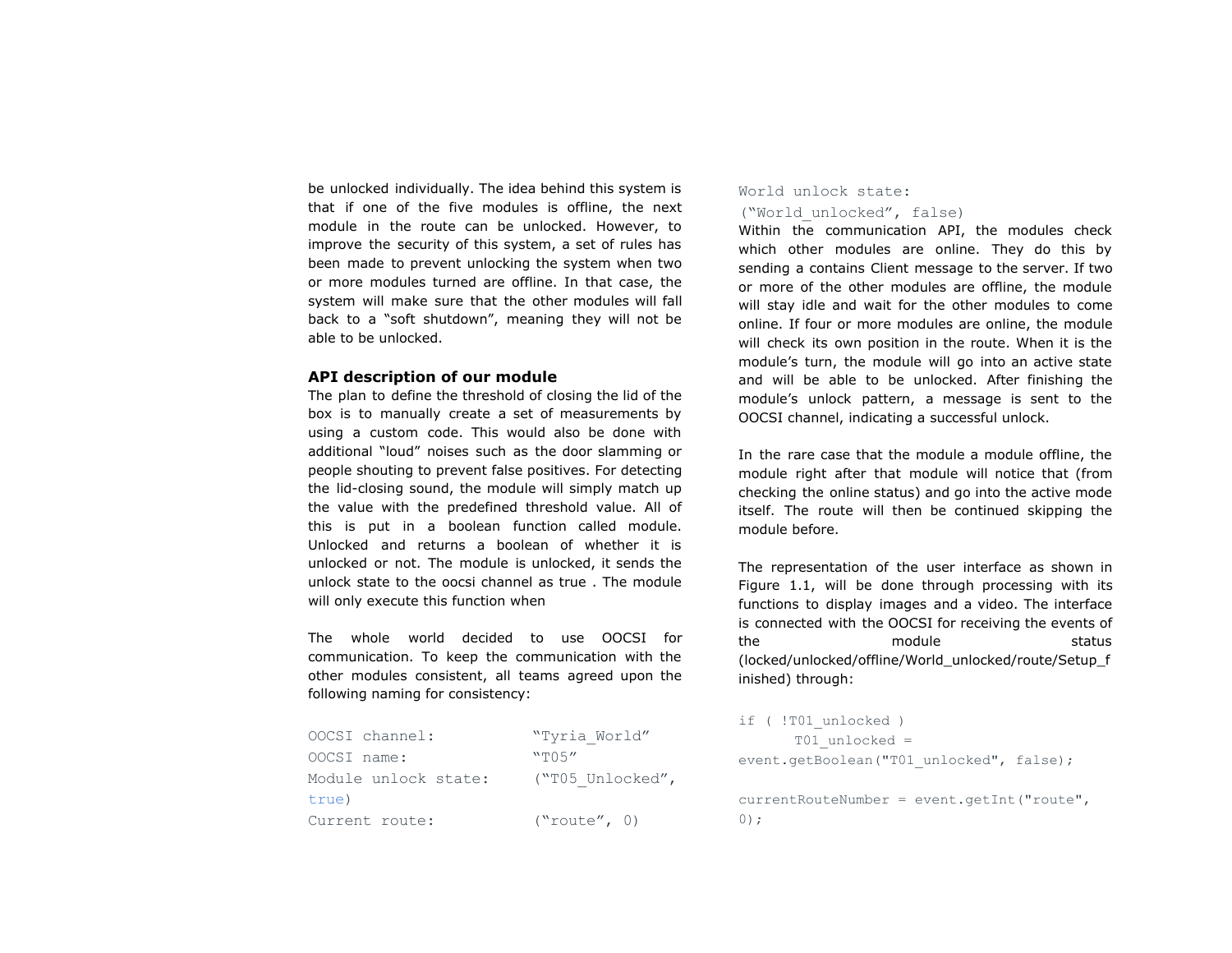World\_unlocked = event.getBoolean("World\_unlocked", false);

```
//checks whether the module has gone through
the setup phase
if ( event.getSender().equals("T01") )
Setup finished[0] =event.getBoolean("Setup finished", false);
```
Also the interface checks every 10 second whether every module is online or not. This way of information collection is depend on the module communication method.

```
T01 online =
oocsi.getClients().contains("T01");
```
Code with its documentation of the communication protocol can be found in the github link down below: <https://github.com/Glivmo/OOCSI-Networking>

Code with its documentation of the interface can be found in the github link down below: <https://github.com/danyng/OOCSI-System-UI>

Also the code of the simple UI that was used by others during the testing and demo: <https://github.com/danyng/OOCSI-Simple-UI>

#### **Demo-day**

#### Networking

On the demo day, a few problems were encountered. Firstly, the module of group T03 would not work correctly with the communication protocol. This was

most likely due to overlapping variable names that were not communicated correctly. This module was therefore not used in the route and had to be manually activated.

The second problem was encountered in the second route. The first route was executed correctly. After completing the first route, all modules should have restarted and started the second route. However, for the first module in the second route the battery was depleted right after restarting. This caused the second module in the route thinking that the first module was online, which resulted in that the second module would stay in the inactive state. This caused that the entire system could not be unlocked. To encounter this problem a manual failsafe should have been created.

#### Interface

What went wrong was that the interface oocsi key name for the route number was not consistent with the modules.

currentRouteNumber = event.getInt("currentRouteNumber", 0);

instead of:

currentRouteNumber = event.getInt("route", 0);

● Not enough visuals of the states of each module, thus not clear of what was happening and which module was currently "active".